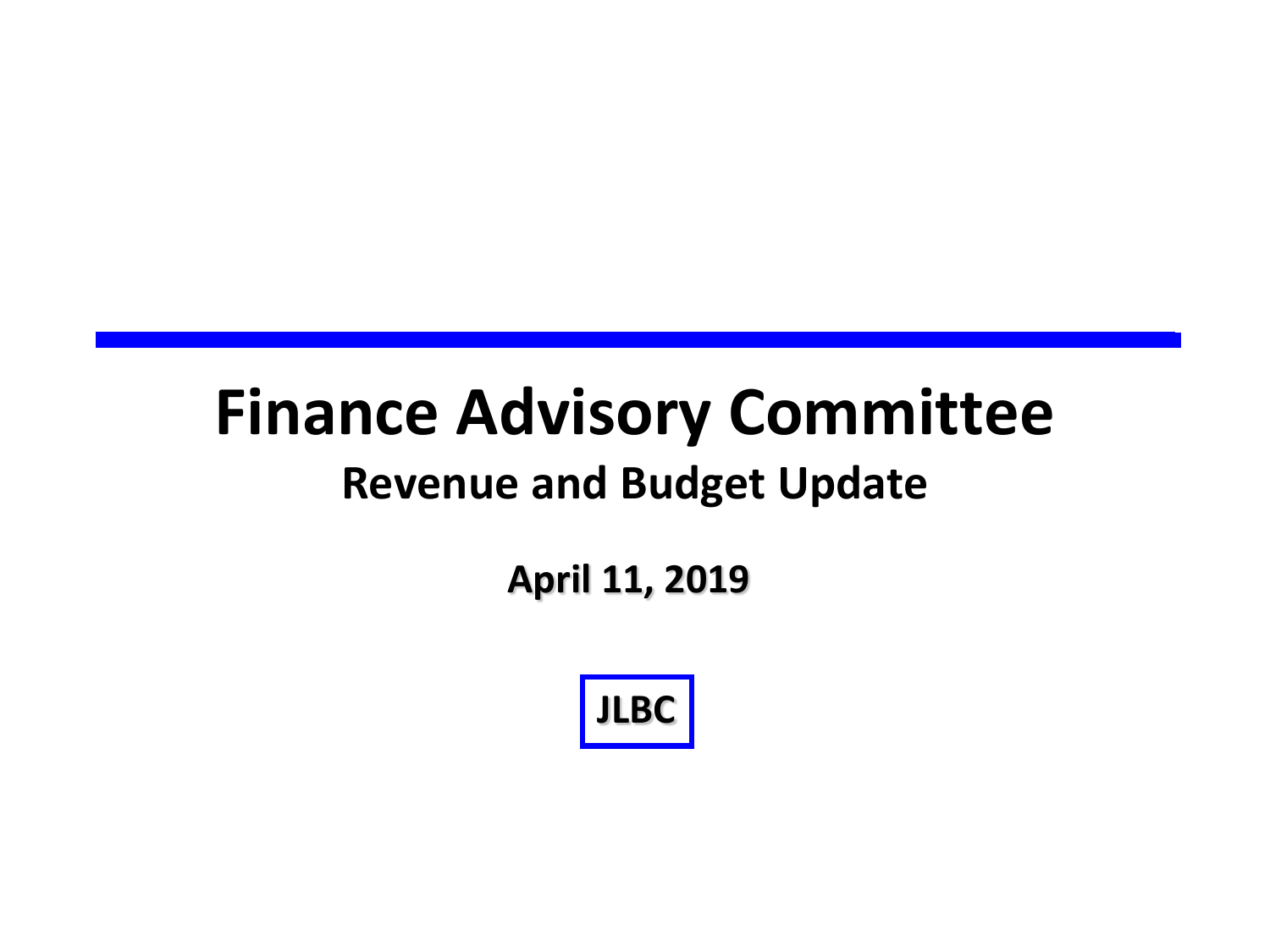## **Key Points About April FAC Forecast**

- April forecast adjusts the '19 revenue estimate downward, especially given loss of January estimated Income Tax payments
- $\Box$  '20 forecasted growth remains steady at 3.9%, while '21 and '22 decline slightly from January
- $\Box$  The General Fund would have an ongoing balance of \$150 M and a 1-time balance of \$840 M.

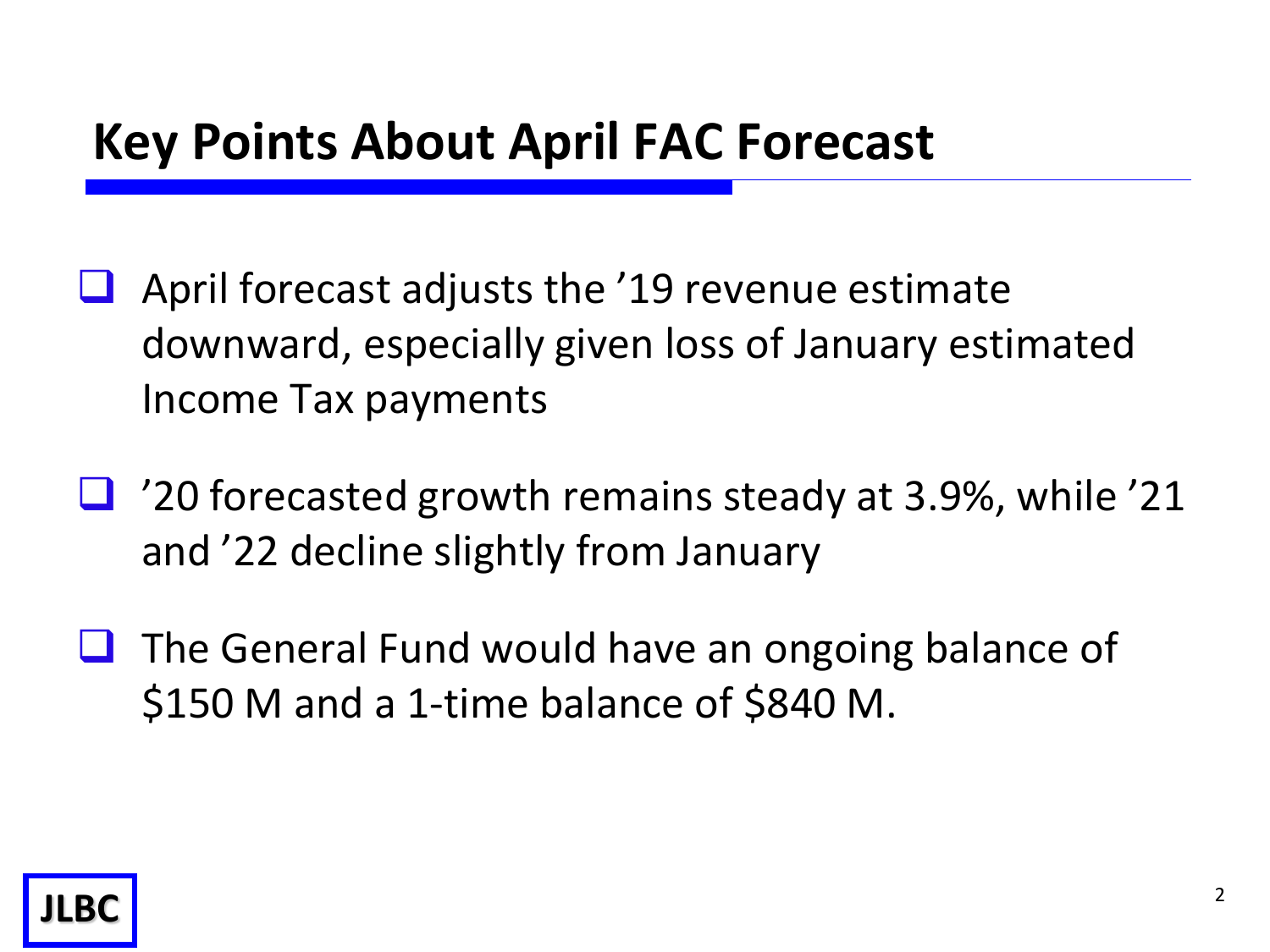## **Arizona Ranks 3rd in Economic Momentum**

**- Recession Concern Remains at National Level**

| <b>AZ Rate</b>                                                          | <b>AZ Rank</b> |  |  |  |  |
|-------------------------------------------------------------------------|----------------|--|--|--|--|
| 5.9%                                                                    | 6              |  |  |  |  |
| 1.7%                                                                    | 4              |  |  |  |  |
| 2.7%                                                                    | 3              |  |  |  |  |
| Momentum calculations via State Policy Reports - Joint NGA/NCSL Project |                |  |  |  |  |
|                                                                         |                |  |  |  |  |

#### **Wall Street Journal Survey of 60+ Economists**

% Predicting Recession By End of CY 2020 53%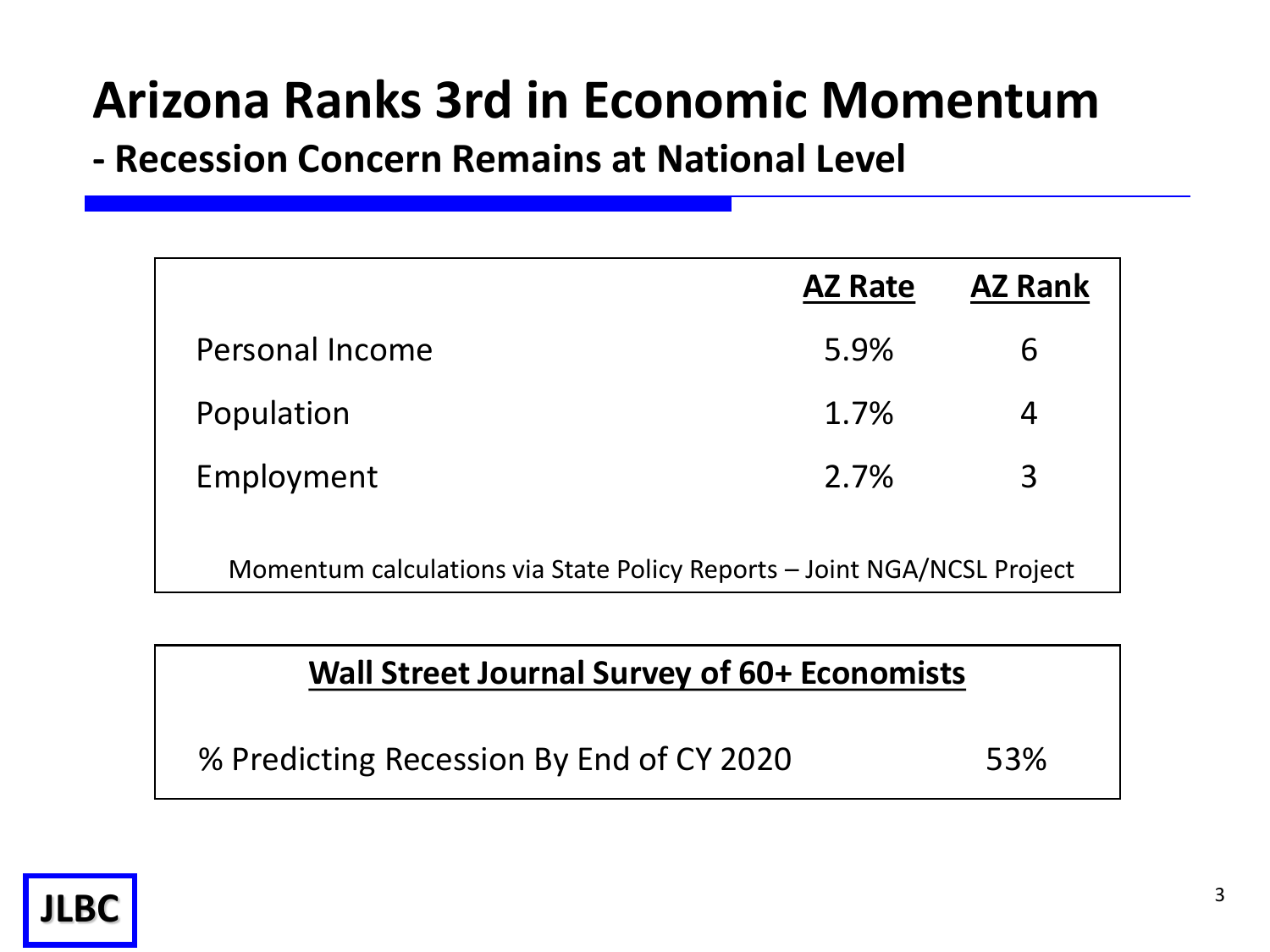## **April 4-Sector Forecast**

#### **- Continued '19 Growth, then Below Average**

#### April Consensus Forecast

- Finance Advisory Committee
- $\Box$  UA model base
- $\Box$  UA model low
- $\Box$  JLBC Staff

#### Represents Net Growth

- $\Box$  Previously estimated gross
- Chance of Exceeding Forecast
- 60%

#### Long Run Average Growth





**Percent change in net revenues excluding balance forward, one-time transfers and urban revenue sharing**

**See Appendix B, C, D**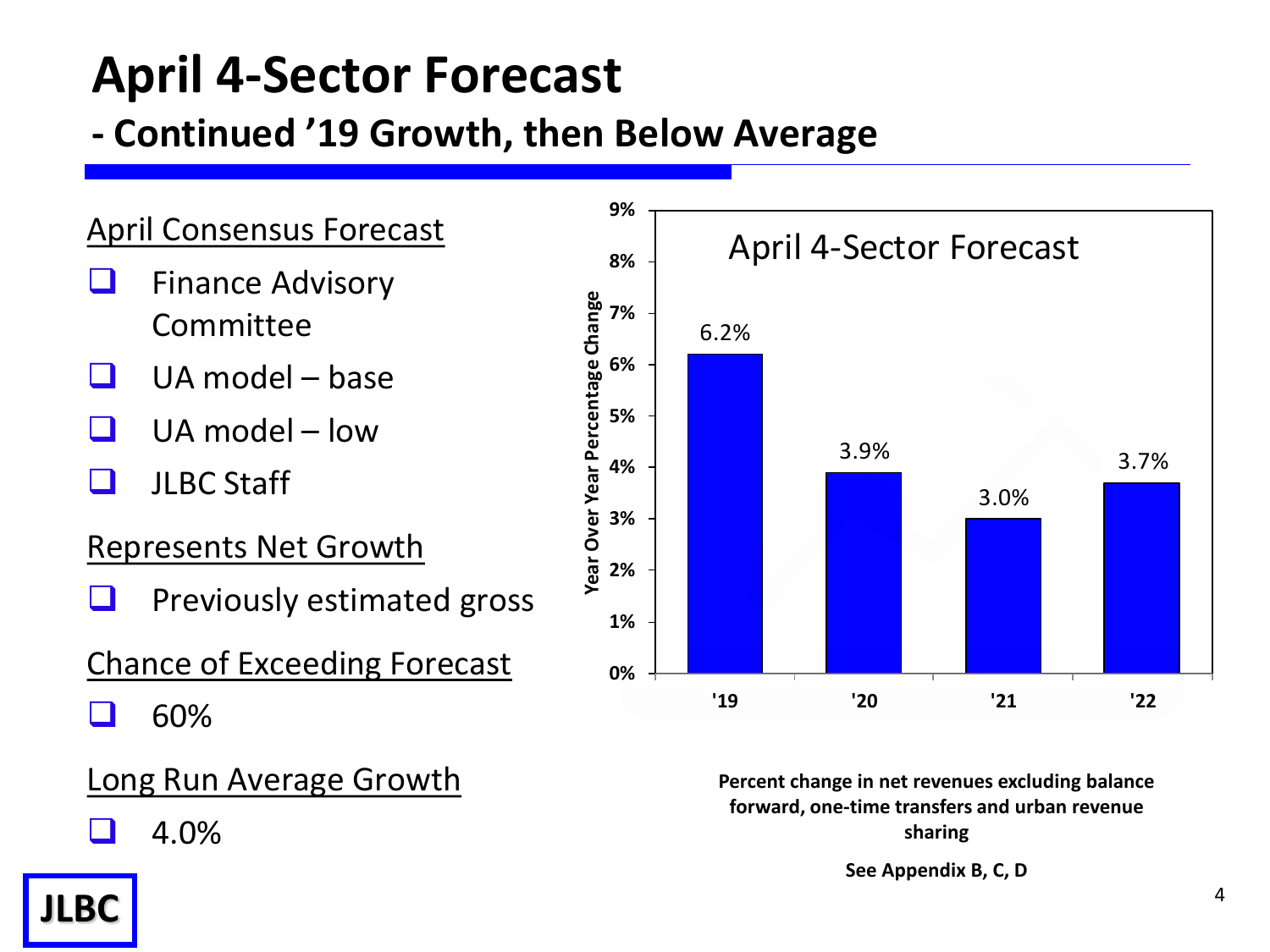## **April Forecast Versus January FAC**

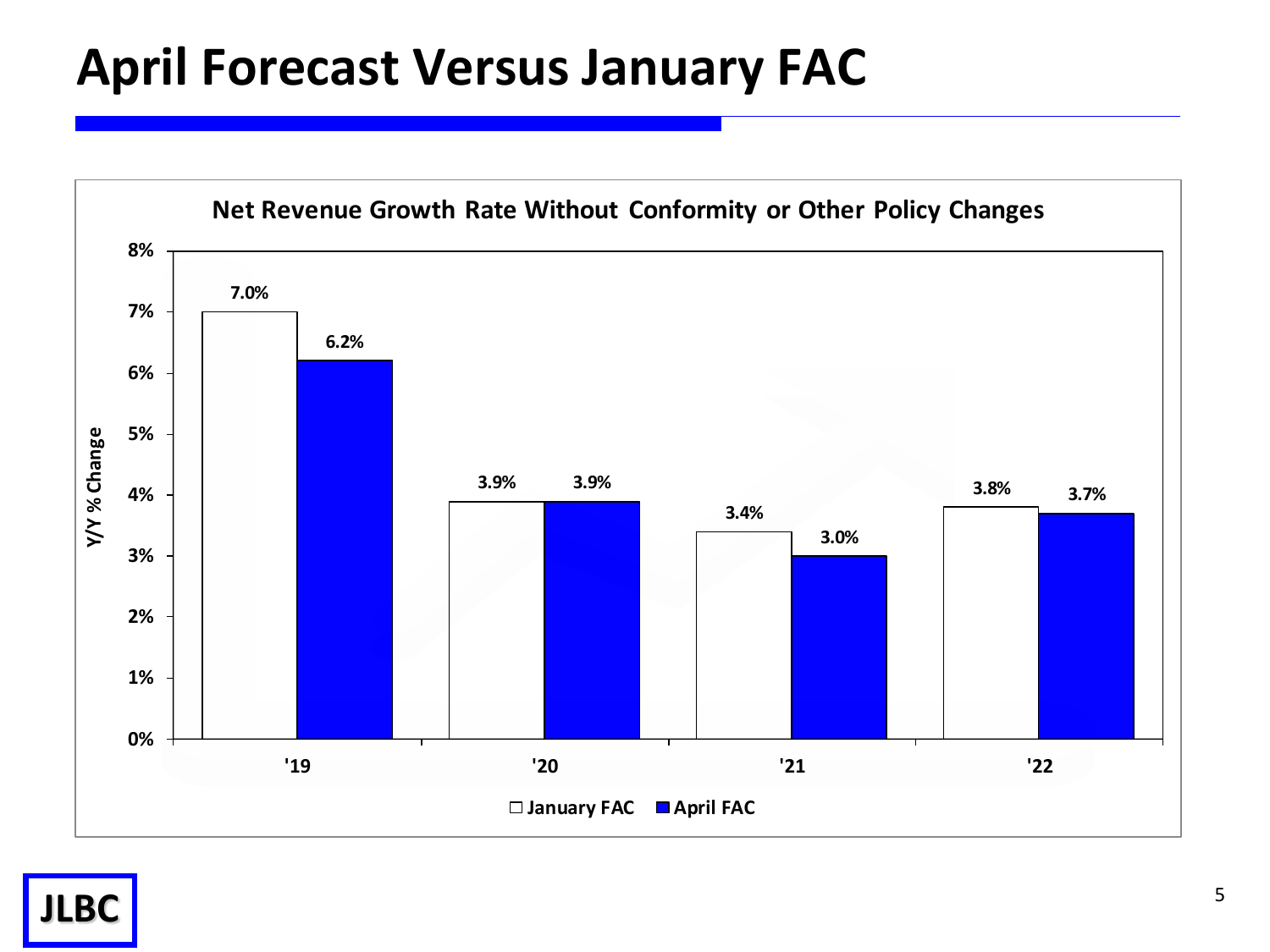### **Sales Tax**



#### 6.6% YTD Growth Fueled by Contracting

#### YTD Growth by Category\*

| Retail         | 6.0%  |
|----------------|-------|
| Contracting    | 16.3% |
| Use            | 8.9%  |
| Restaurant/Bar | 5.7%  |
| Utilities      | 0.9%  |
|                |       |

\* Data through March 2019

**JLBC**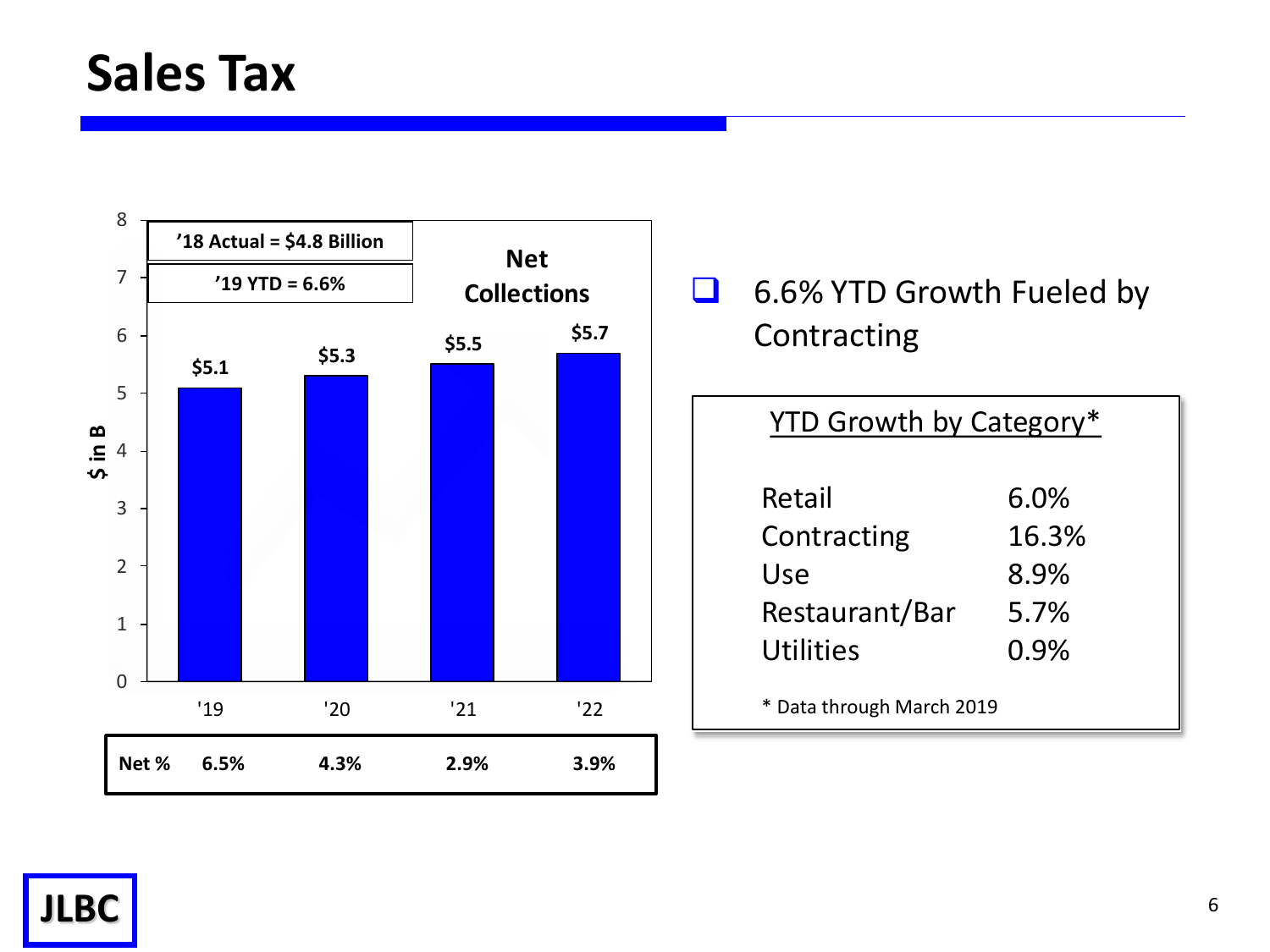### **Individual Income Tax**



| <b>Percent Gain Above Prior Year</b> |            |  |  |  |  |
|--------------------------------------|------------|--|--|--|--|
|                                      | YTD '19 *  |  |  |  |  |
| Withholding                          | 5.6%       |  |  |  |  |
| Payments                             | $(19.6)\%$ |  |  |  |  |
| Refunds                              | 1.3%       |  |  |  |  |
| Total                                | 0.4%       |  |  |  |  |
| * Includes preliminary March data    |            |  |  |  |  |

| <b>December/January IIT Payments</b> |          |  |  |  |
|--------------------------------------|----------|--|--|--|
| Year                                 | $\sin M$ |  |  |  |
| '17                                  | 277      |  |  |  |
| '18                                  | 434      |  |  |  |
| '19 (forecast)                       | 310      |  |  |  |
| $'19$ (actual)                       | 213      |  |  |  |

**JLBC** <sup>7</sup>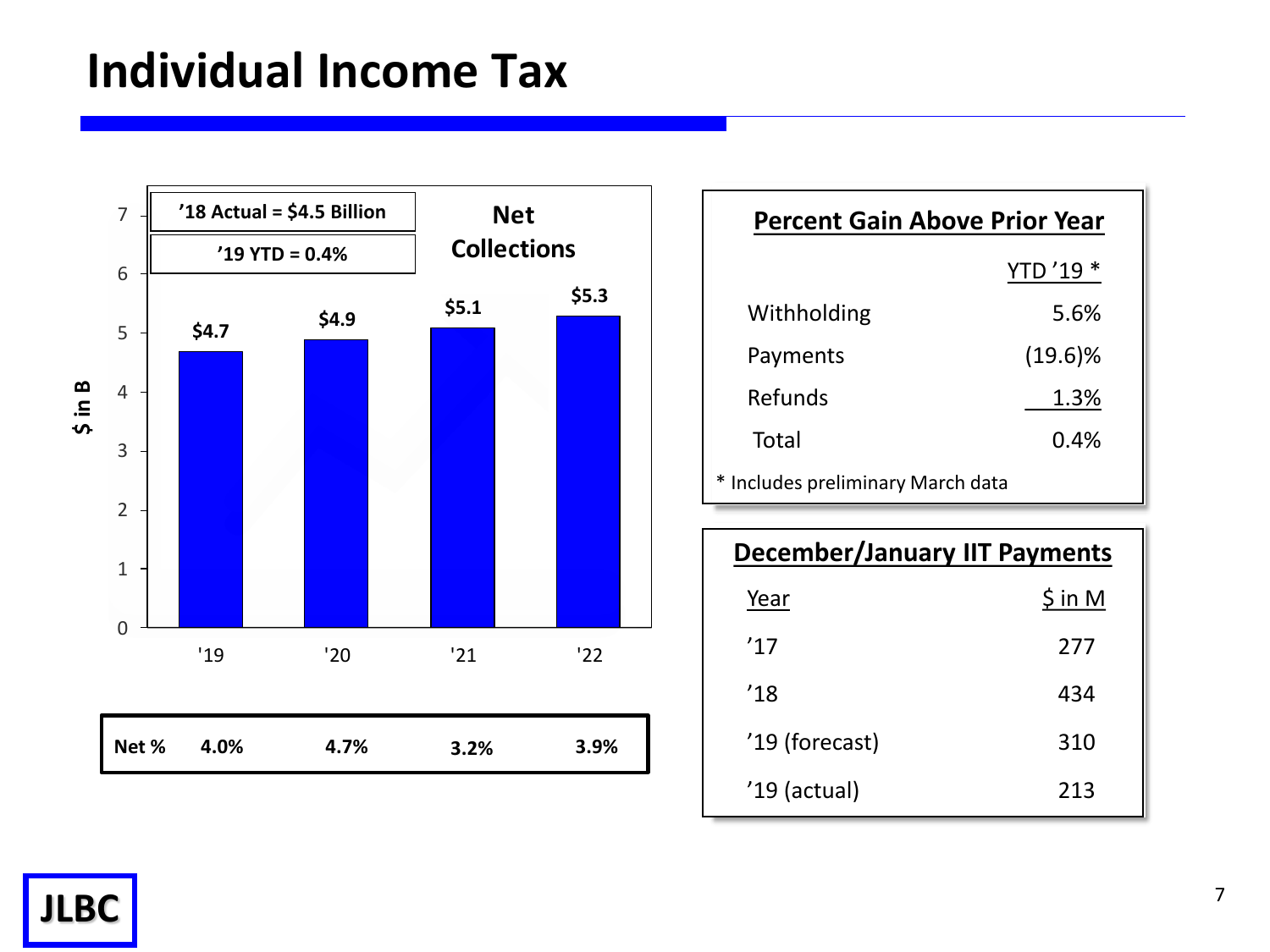## **Possible Reasons for Payment Decline**

**- But Cannot Be Quantified**

- $\Box$  Other states experiencing same phenomenon; AZ more hard hit than most
- $\Box$  December's 9% stock market decline may have reduced capital gains or created capital losses and pushed down IIT payments
	- Same issue could reduce April final payments
- $\Box$  Federal tax law changes may have permanently changed taxpayer filing behavior
	- With \$10k SALT cap, taxpayers may no longer be pre-paying their April final payment in December/January
	- If correct, we could recoup the loss in the spring (or fall for extended filers)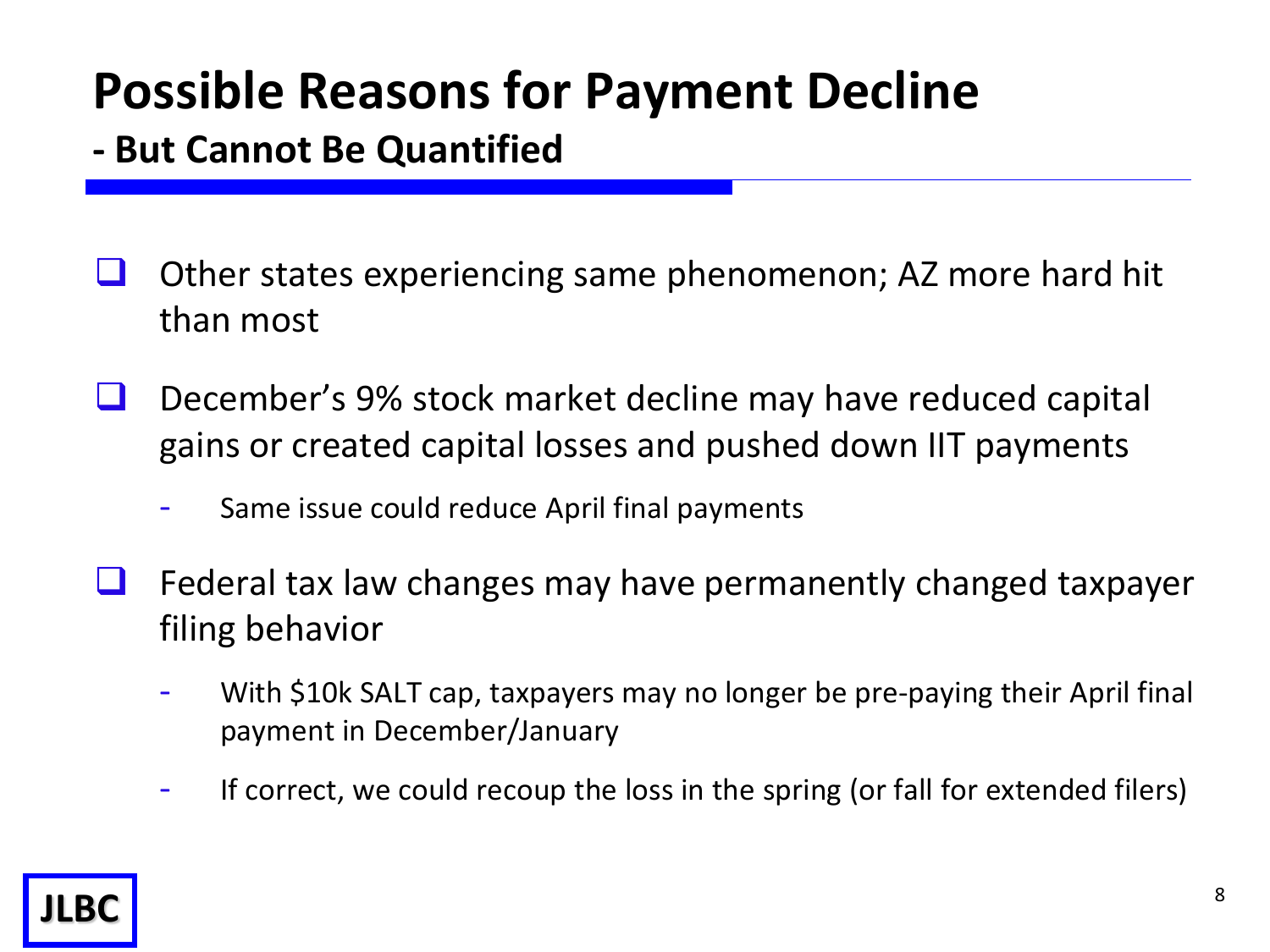### **Corporate Income Tax**

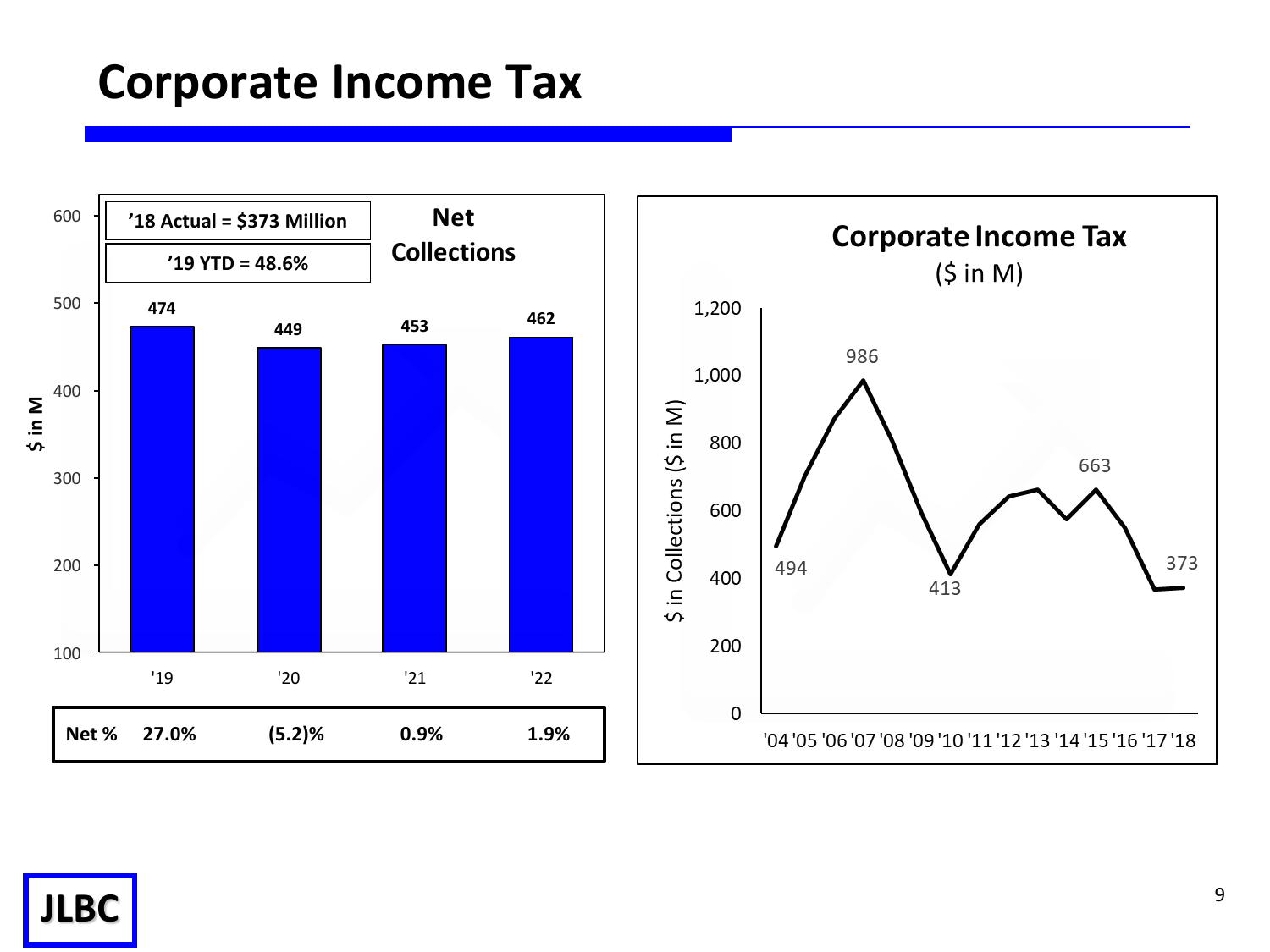### **Net Revenue Change Since January**

#### **Change in Ongoing Revenues January FAC vs April FAC Estimates**



**JLBC** 10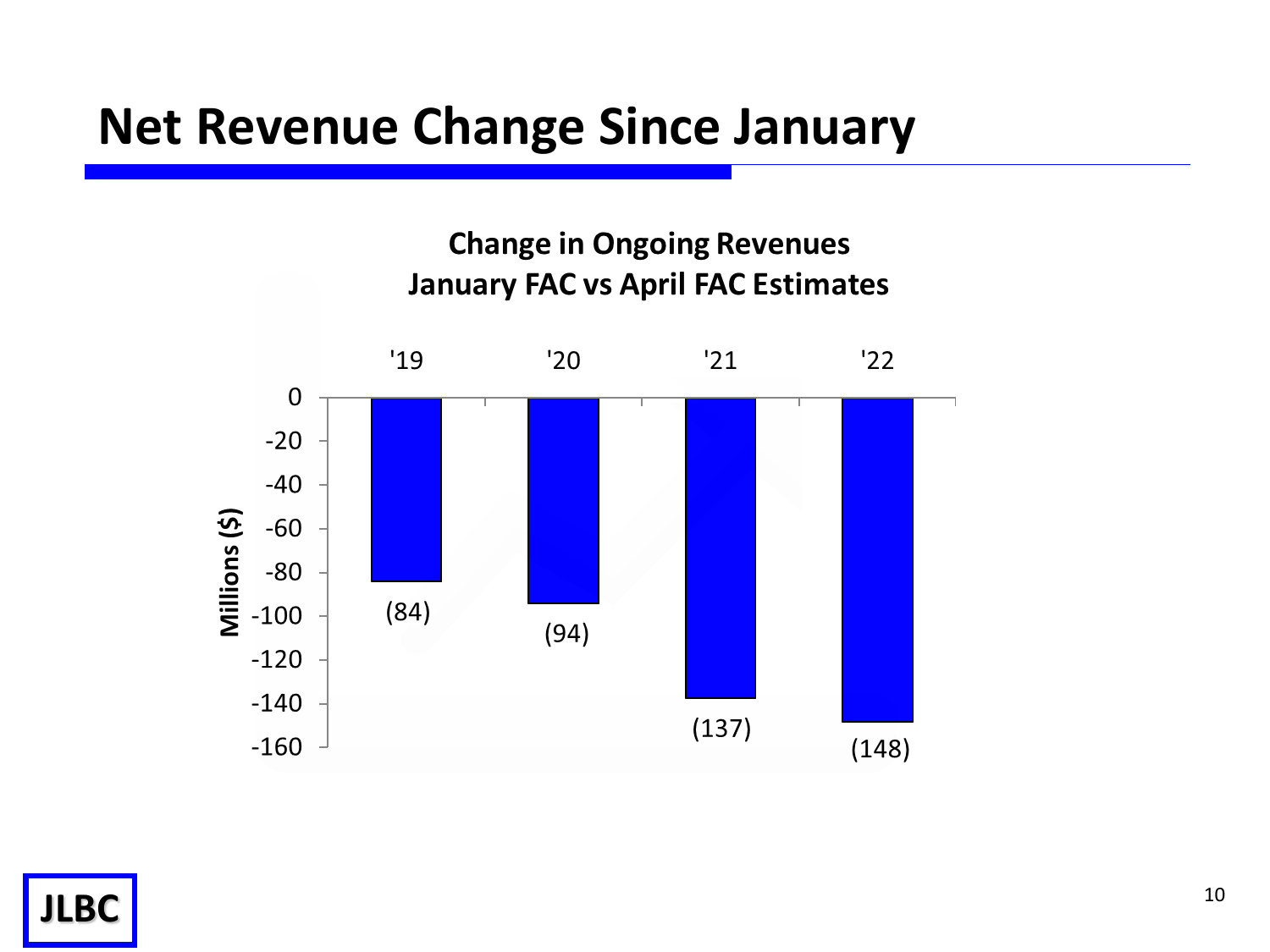# **Available Balances Under Difference Scenarios**

**- Excludes \$470 M Rainy Day Fund**

|                         | $(S \in M)$ |       |
|-------------------------|-------------|-------|
|                         | January     | April |
| <b>Ongoing Balance</b>  | 225         | 150   |
| <b>One-Time Balance</b> | 960         | 840   |

■ April estimates include \$50 M Caseload savings from January Baseline

- Reduced forecast growth for ADE and AHCCCS

April also adjusted for enacted Drought Contingency Plan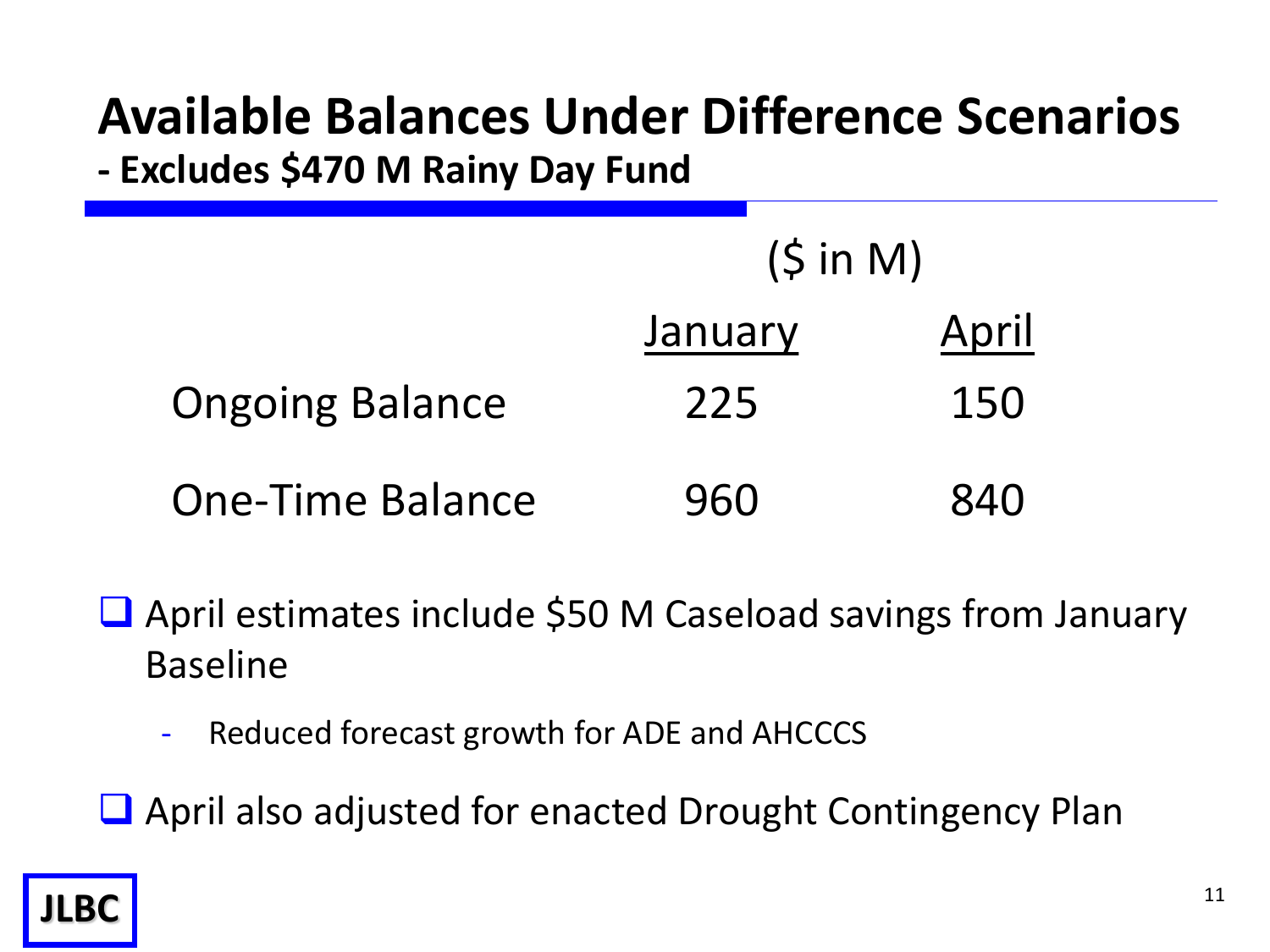# **Tax-Filing Season Will Complicate Revenue Tracking**

**- Conformity Projected to Generate \$155 M**

- Especially starting in April, "conformity" revenues will start appearing in monthly actuals
- $\Box$  Since not yet enacted, these revenues are not in our forecast
- No means of accurately distinguishing magnitude of these conformity dollars from regular revenue collections
- $\Box$  Effectively means we should end up above forecast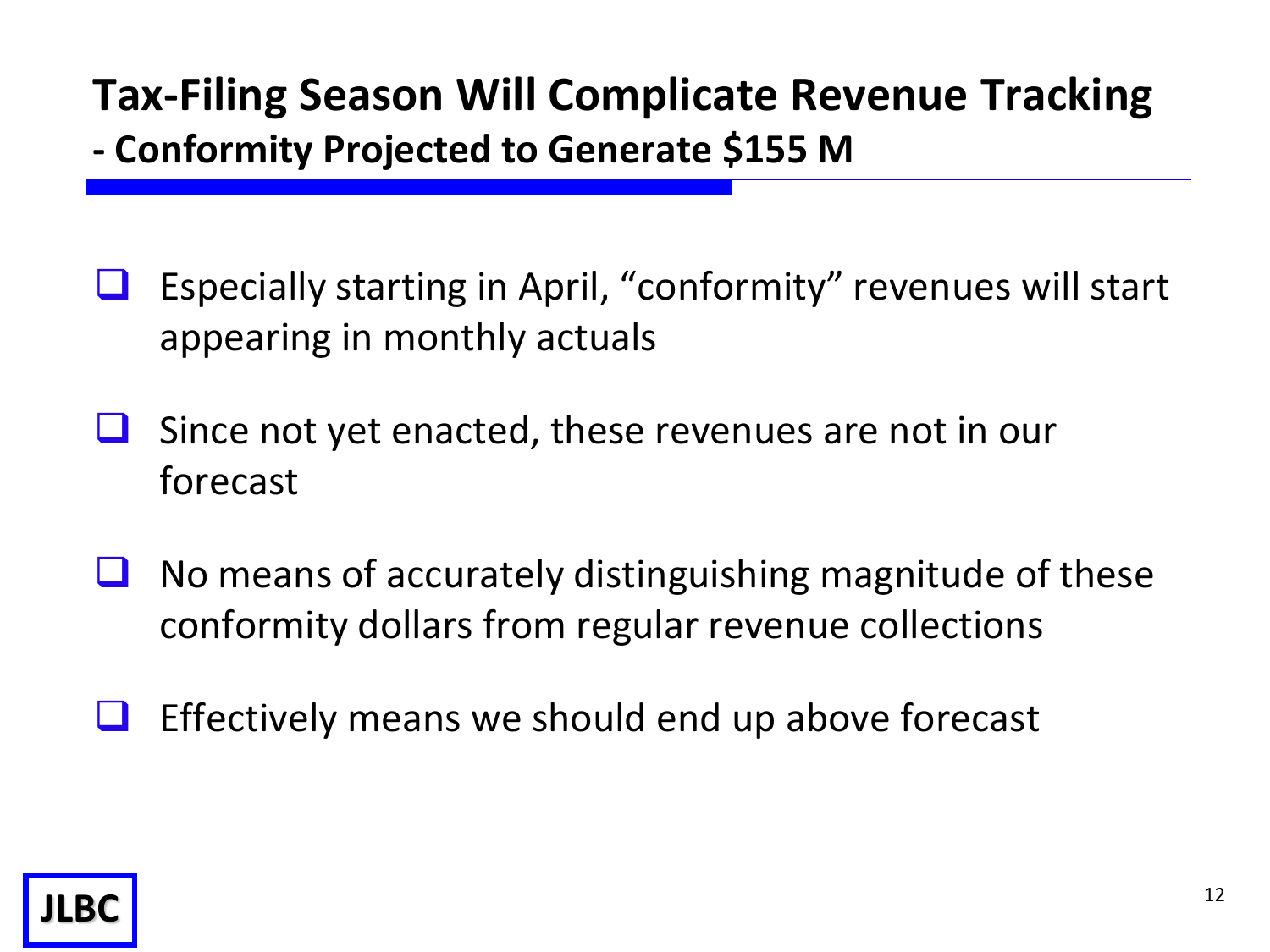### **'19 YTD: 6.1% Growth/\$125 M Below Forecast - '18 Was \$212 M Above Budget**

|                          |            | % Growth Above Prior Year |                 |  |  |  |
|--------------------------|------------|---------------------------|-----------------|--|--|--|
|                          | '18 Actual | '19 YTD                   | Forecast (\$ M) |  |  |  |
| <b>Sales</b>             | 6.2%       | 6.6%                      | $\zeta$ 1       |  |  |  |
| Individual Income        | 10.0       | 0.4                       | (116)           |  |  |  |
| Corporate Income         | 1.3        | 48.6                      | (3)             |  |  |  |
| <b>Insurance Premium</b> | 1.0        | 41.5                      | (5)             |  |  |  |
| Other                    | (2.3)      | 8.3                       | 4               |  |  |  |
| Overall <sup>*</sup>     | 6.9%       | 6.2%                      | S(119)          |  |  |  |

\* Revenues exclude beginning balance, fund transfers and Urban Revenue Sharing YTD = Year to Date includes preliminary date through March.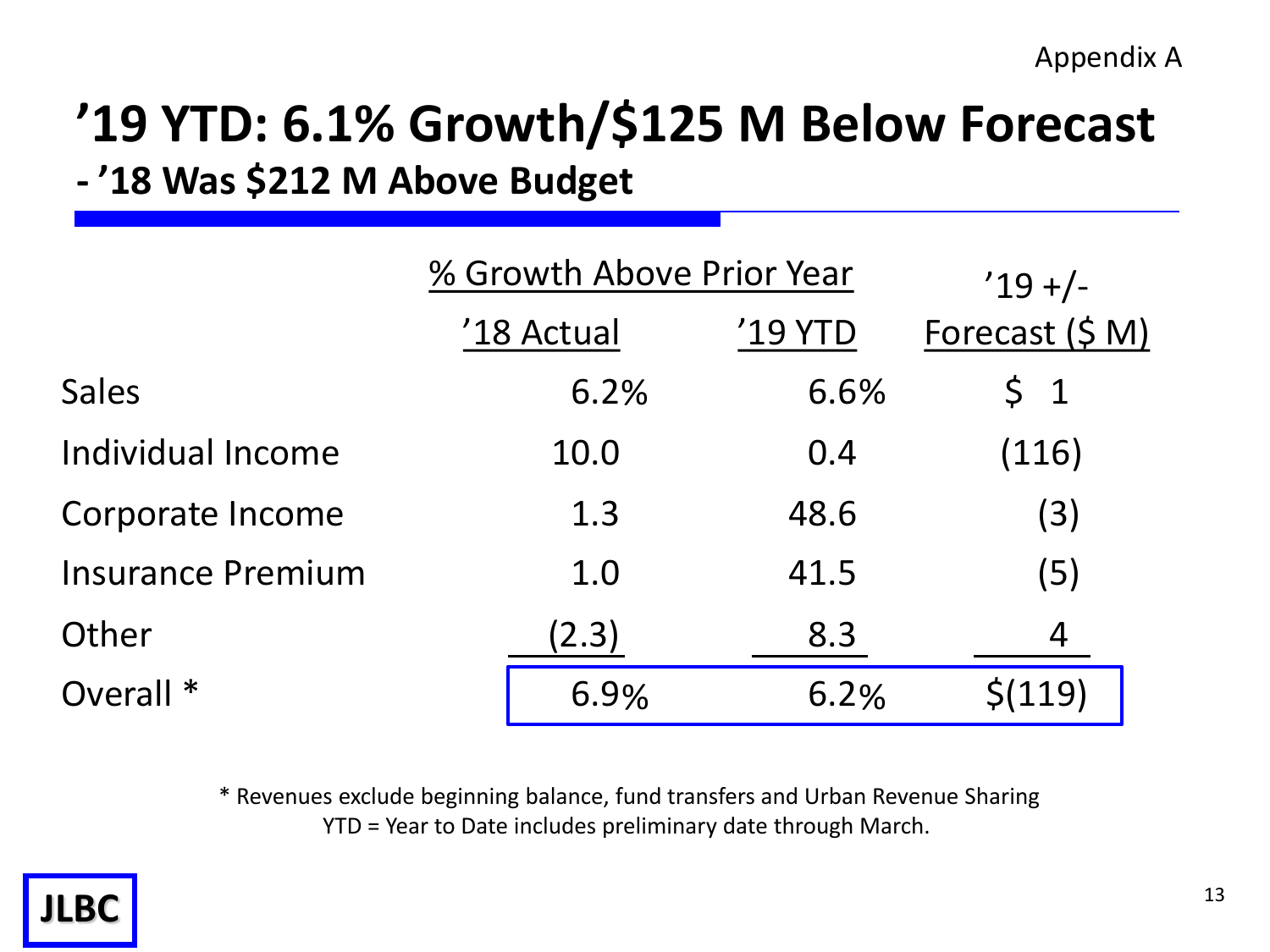#### **Appendix B: April 2019 4-Sector Forecast**

|                                                                   | 2019  | 2020     | 2021    | 2022    |
|-------------------------------------------------------------------|-------|----------|---------|---------|
| <b>Sales Tax</b>                                                  |       |          |         |         |
| <b>JLBC Forecast</b>                                              | 6.2%  | 4.7%     | 4.1%    | 3.8%    |
| $UA$ – Low                                                        | 6.5%  | 2.2%     | 0.4%    | 3.4%    |
| $UA - Base$                                                       | 6.7%  | 5.2%     | 4.7%    | 4.4%    |
| <b>FAC</b>                                                        | 6.4%  | 5.0%     | 2.5%    | 4.1%    |
| Average:                                                          | 6.5%  | 4.3%     | 2.9%    | 3.9%    |
| <b>Individual Income Tax</b>                                      |       |          |         |         |
| <b>JLBC Forecast</b>                                              | 1.9%  | 4.1%     | 3.6%    | 3.3%    |
| $UA - Low$                                                        | 4.3%  | 4.1%     | 2.0%    | 3.5%    |
| $UA - Base$                                                       | 5.0%  | 5.3%     | 4.8%    | 4.6%    |
| <b>FAC</b>                                                        | 4.7%  | 5.1%     | 2.3%    | 4.0%    |
| Average:                                                          | 4.0%  | 4.7%     | 3.2%    | 3.9%    |
| <b>Corporate Income Tax</b>                                       |       |          |         |         |
| <b>JLBC Forecast</b>                                              | 35.0% | 3.5%     | 2.1%    | 2.6%    |
| $UA - Low$                                                        | 22.4% | $-20.1%$ | $-1.9%$ | 3.9%    |
| $UA - Base$                                                       | 23.7% | $-14.4%$ | 3.7%    | 4.3%    |
| <b>FAC</b>                                                        | 27.0% | 8.8%     | $-0.6%$ | $-2.0%$ |
| Average:                                                          | 27.0% | $-5.2%$  | 0.9%    | 1.9%    |
| <b>Insurance Premium Tax</b>                                      |       |          |         |         |
| <b>JLBC Forecast</b>                                              | 1.8%  | 1.0%     | 2.0%    | 1.3%    |
| $UA - Low$                                                        | 1.0%  | 1.2%     | 2.1%    | 0.5%    |
| $UA - Base$                                                       | 1.1%  | 1.3%     | 2.1%    | 1.4%    |
| <b>FAC</b>                                                        | 0.7%  | 1.2%     | 1.3%    | 1.8%    |
| Average:                                                          | 1.2%  | 1.2%     | 1.9%    | 1.2%    |
| <b>JLBC Weighted Average</b>                                      | 5.1%  | 4.2%     | 3.7%    | 3.4%    |
| <b>UA Low Weighted Average</b>                                    | 5.8%  | 2.0%     | 1.1%    | 3.3%    |
| UA Base Weighted Average                                          | 6.3%  | 4.2%     | 4.6%    | 4.4%    |
| FAC Consensus Weighted Average                                    | 6.1%  | 5.0%     | 2.2%    | 3.7%    |
| "Big-4" Weighted Average                                          | 5.8%  | 3.9%     | 2.9%    | 3.7%    |
| Consensus Weighted Average*                                       | 6.2%  | 3.9%     | 3.0%    | 3.7%    |
| Represents ongoing revenue adjusted for small revenue categories. |       |          |         |         |

**JLBC**  $\begin{bmatrix} 1 & \text{represents only one number, and the number of integers.} \\ \end{bmatrix}$  14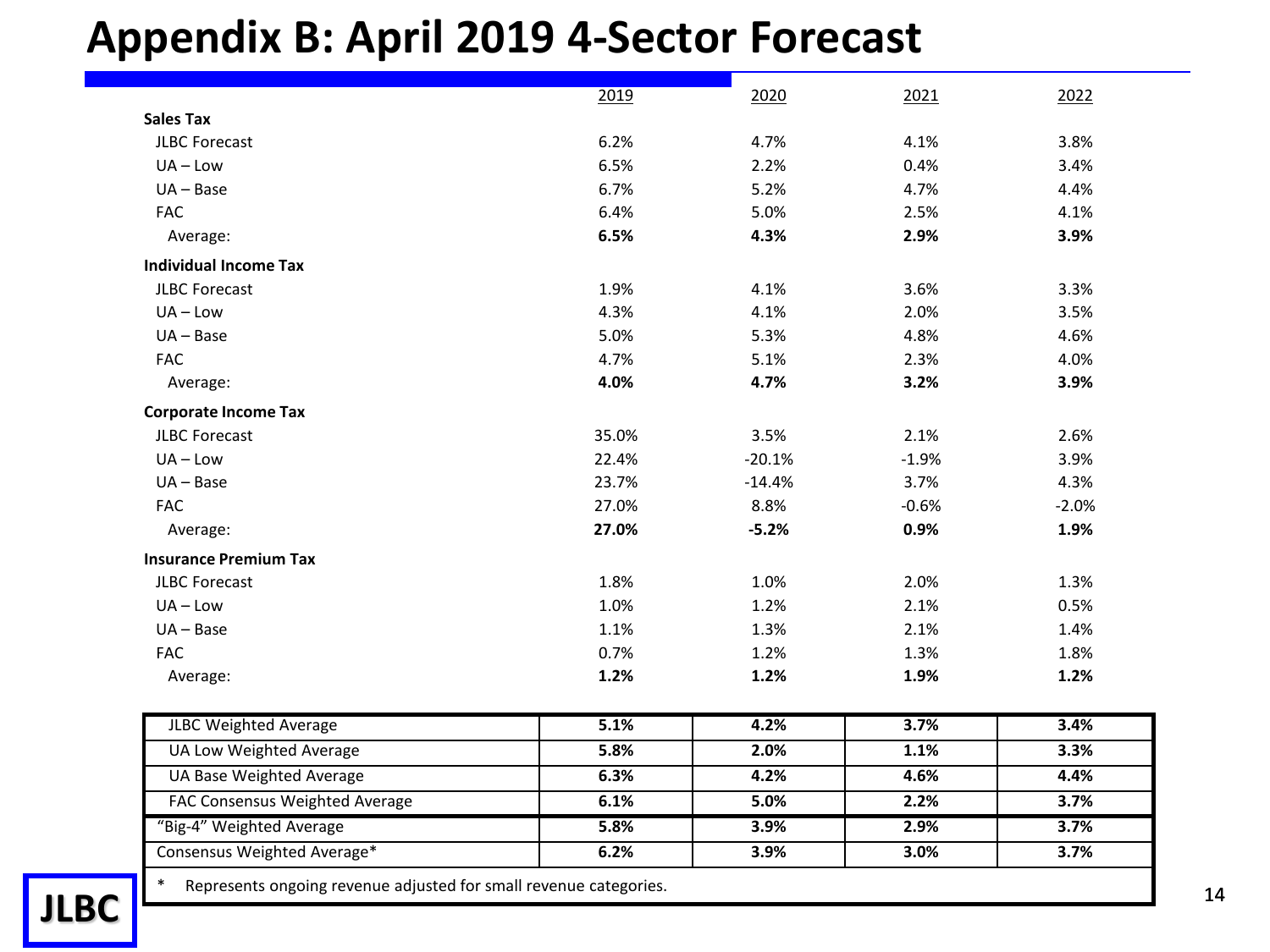### **Appendix C: General Fund Revenue FY '18 - FY '20**

| <b>FORECAST REVENUE GROWTH</b>        |                          |                             |                            |                             |                                     |                            |                             |                                     |
|---------------------------------------|--------------------------|-----------------------------|----------------------------|-----------------------------|-------------------------------------|----------------------------|-----------------------------|-------------------------------------|
| (\$ in Thousands)                     |                          |                             |                            |                             |                                     |                            |                             |                                     |
|                                       | <b>ACTUAL</b><br>FY 2018 | % CHANGE<br><b>PRIOR YR</b> | <b>FORECAST</b><br>FY 2019 | % CHANGE<br><b>PRIOR YR</b> | <b>\$ CHANGE</b><br><b>PRIOR YR</b> | <b>FORECAST</b><br>FY 2020 | % CHANGE<br><b>PRIOR YR</b> | <b>\$ CHANGE</b><br><b>PRIOR YR</b> |
|                                       |                          |                             |                            |                             |                                     |                            |                             |                                     |
| Sales and Use                         | 4,787,647.2              | 6.2%                        | 5,096,478.6                | 6.5%                        | 308,831.5                           | 5,313,484.6                | 4.3%                        | 217,006.0                           |
| - Individual<br>Income                | 4,544,081.2<br>373,076.4 | 10.0%<br>1.3%               | 4,724,465.9<br>473,903.5   | 4.0%<br>27.0%               | 180,384.7<br>100,827.1              | 4,944,243.3<br>449,128.3   | 4.7%<br>$-5.2%$             | 219,777.4<br>(24, 775.2)            |
| - Corporate                           |                          | 19.0%                       |                            | $-24.5%$                    |                                     |                            | 2.3%                        | 667.6                               |
| Property                              | 38,719.6                 |                             | 29,243.6                   |                             | (9,476.1)                           | 29,911.2                   |                             |                                     |
| - Tobacco<br>Luxury                   | 21,978.2                 | $-4.2%$                     | 21,479.4                   | $-2.3%$                     | (498.8)                             | 21,073.0                   | $-1.9%$                     | (406.4)                             |
| - Liquor                              | 36,019.7                 | 3.8%                        | 36,976.3                   | 2.7%                        | 956.6                               | 37,951.3                   | 2.6%                        | 975.0                               |
| <b>Insurance Premium</b>              | 509,276.0                | 1.0%                        | 515,181.0                  | 1.2%                        | 5,905.0                             | 521,228.8                  | 1.2%                        | 6,047.9                             |
| <b>Other Taxes</b>                    | 7,650.5                  | 179.1%                      | 11,375.7                   | 48.7%                       | 3,725.2                             | 12,041.4                   | 5.9%                        | 665.7                               |
| Subtotal - Taxes                      | 10,318,448.8             | 7.5%                        | 10,909,104.1               | 5.7%                        | 590,655.3                           | 11,329,061.8               | 3.8%                        | 419,957.8                           |
| <b>Other Non-Tax Revenues:</b>        |                          |                             |                            |                             |                                     |                            |                             |                                     |
| Lottery                               | 68,425.4                 | $-13.0%$                    | 91,595.8                   | 33.9%                       | 23,170.4                            | 99,553.8                   | 8.7%                        | 7,958.0                             |
| Licenses, Fees and Permits            | 37,969.9                 | $-1.2%$                     | 33,707.4                   | $-11.2%$                    | (4, 262.5)                          | 34,624.7                   | 2.7%                        | 917.3                               |
| Interest                              | 22,013.1                 | 29.5%                       | 35,000.0                   | 59.0%                       | 12,986.9                            | 42,378.6                   | 21.1%                       | 7,378.6                             |
| Sales and Services                    | 34,120.9                 | $-18.9%$                    | 38,929.3                   | 14.1%                       | 4,808.4                             | 38,250.0                   | $-1.7%$                     | (679.3)                             |
| <b>Other Miscellaneous</b>            | 108,311.8                | 29.1%                       | 78,422.8                   | $-27.6%$                    | (29,888.9)                          | 80,761.4                   | 3.0%                        | 2,338.5                             |
| <b>Transfers and Reimbursements</b>   | 40,598.6                 | $-36.7%$                    | 37,315.4                   | $-8.1%$                     | (3, 283.2)                          | 55,063.2                   | 47.6%                       | 17,747.8                            |
| <b>Public Safety Transfers</b>        | 0.0                      | N/A                         | 72,364.5                   | N/A                         | 72,364.5                            | 55,670.0                   | $-23.1%$                    | (16, 694.5)                         |
| Disproportionate Share Revenue        | 83,704.7                 | $-11.3%$                    | 83,604.0                   | $-0.1%$                     | (100.7)                             | 83,868.1                   | 0.3%                        | 264.1                               |
| Subtotal - Other Non-Tax              | 395,144.3                | $-5.6%$                     | 470,939.2                  | 19.2%                       | 75,794.9                            | 490,170                    | 4.1%                        | 19,230.5                            |
| <b>Net Ongoing Revenue</b>            | 10,713,593.0             | 6.9%                        | 11,380,043.3               | 6.2%                        | 666,450.3                           | 11,819,231.6               | 3.9%                        | 439,188.3                           |
| Urban Revenue Sharing (URS)           | (680, 770.1)             | N/A                         | (674, 804.4)               | N/A                         | 5,965.6                             | (737, 573.6)               | N/A                         | (62, 769.2)                         |
| Net Ongoing Revenue w/ URS            | 10,032,822.9             | 7.2%                        | 10,705,238.9               | 6.7%                        | 672,415.9                           | 11,081,658.0               | 3.5%                        | 376,419.1                           |
| <b>One-Time Financing Sources:</b>    |                          |                             |                            |                             |                                     |                            |                             |                                     |
| <b>Fund Transfers</b>                 | 74,391.7                 | $-48.7%$                    | 100,681.7                  | 35.3%                       | 26,290.0                            | 1,840.7                    | $-98.2%$                    | (98, 841.0)                         |
| Subtotal - One-Time Financing Sources | 74,391.7                 | $-48.7%$                    | 100,681.7                  | 35.3%                       | 26,290.0                            | 1,840.7                    | $-98.2%$                    | (98, 841.0)                         |
| <b>Subtotal - Revenues</b>            | 10,107,214.6             | 6.4%                        | 10,805,920.6               | 6.9%                        | 698,705.9                           | 11,083,498.7               | 2.6%                        | 277,578.1                           |
| <b>Balance Forward</b>                | 150,871.0                | $-46.9%$                    | 449,632.0                  | 198.0%                      | 298,761.0                           | 853,973.6                  | 89.9%                       | 404,341.6                           |
| <b>Total - Resources</b>              | 10,258,085.6             | 4.8%                        | 11,255,552.6               | 9.7%                        | 997,466.9                           | 11,937,472.3               | 6.1%                        | 681,919.7                           |